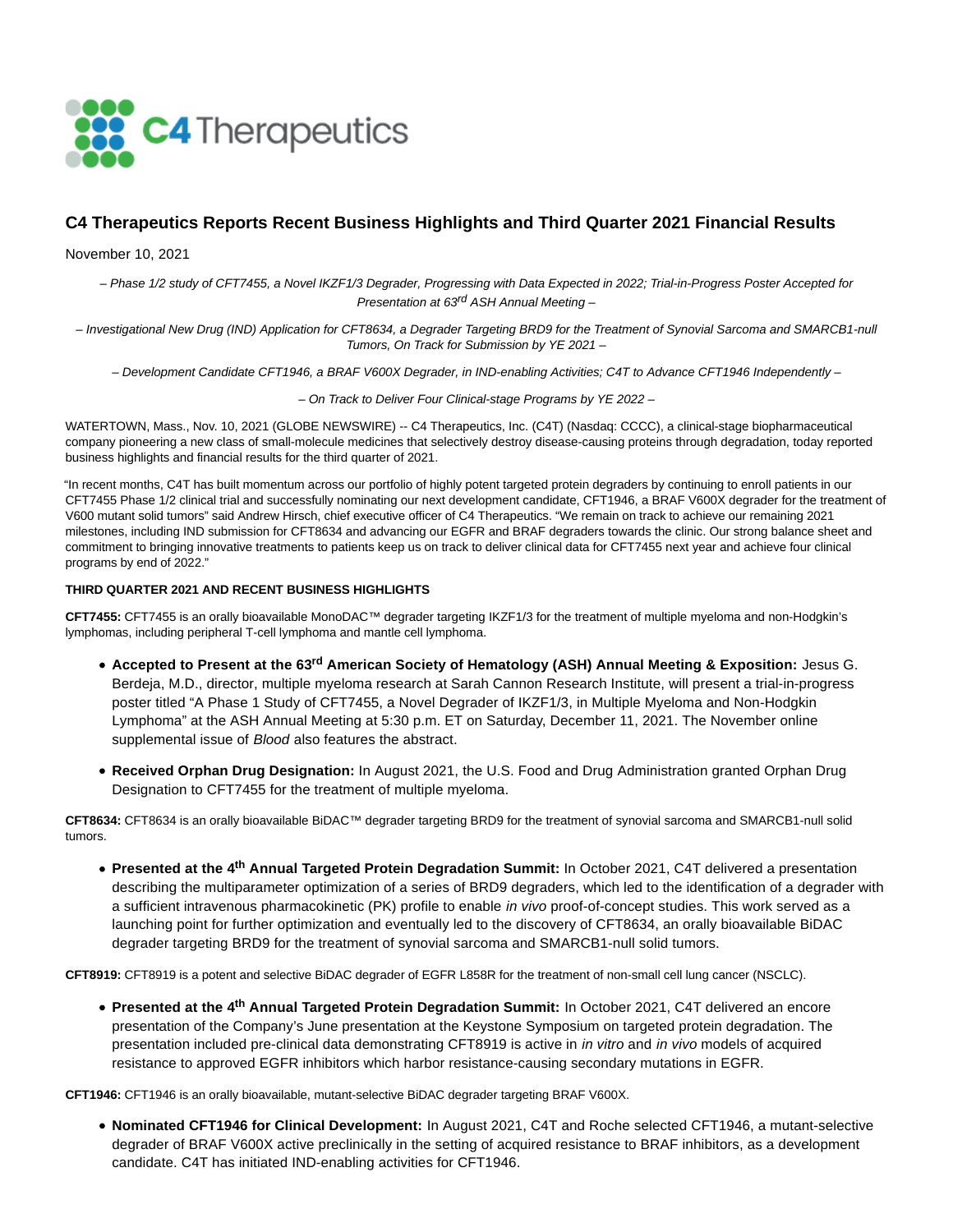**Regained Rights to BRAF Program from Roche:** In November 2021, C4T and Roche mutually agreed to terminate their agreement solely with respect to the BRAF target, allowing C4T to advance CFT1946 and any other BRAF degraders independently from Roche. There is no impact to cash runway guidance as a result of this change. With this mutual agreement, C4T wholly owns the BRAF program and no longer has future financial obligations to Roche related to this program.

### **Research and Development Activities**

**Pre-clinical Research Paper Published in ACS Chemical Biology:** In September 2021, ACS Chemical Biology featured a scientific publication from C4T titled, "Structural Characterization of Degrader-Induced Ternary Complexes Using Hydrogen–Deuterium Exchange Mass Spectrometry (HDX-MS) and Computational Modeling: Implications for Structure-Based Design." The publication describes the potential utility of HDX-MS to provide rapidly accessible structural insights into degrader-induced protein–protein interfaces in solution, and supports predictive capabilities of the TORPEDO<sup>®</sup> platform.

### **UPCOMING KEY MILESTONES**

C4T continues to advance its portfolio and is on-track to achieve four clinical programs by year-end 2022. To achieve this objective, C4T is focused on accomplishing the following activities:

- Advance its CFT7455 program and share safety and efficacy data at a medical meeting in 2022.
- Submit an IND application for CFT8634 by year-end 2021.
- Submit an IND application for CFT8919 in mid-2022.
- Submit an IND application for CFT1946 in 2022.
- Continue lead optimization activities for the RET program through 2021.

### **UPCOMING EVENTS**

- November 18, 2021 C4T will participate in the Jefferies Global Healthcare Conference.
- December 2, 2021 C4T will participate in the Evercore ISI 4th Annual HealthCONx Conference.
- December 11-14, 2021 C4T will participate in the 63rd American Society of Hematology (ASH) Annual Meeting & Exposition, including the presentation of a trial-in-progress poster for CFT7455.

### **THIRD QUARTER 2021 FINANCIAL RESULTS**

**Revenue:** Total revenue for the third quarter of 2021 was \$8.5 million, compared to \$8.4 million for the third quarter of 2020. Total revenue reflects revenue recognized under collaboration agreements with Roche, Biogen and Calico.

**Research and Development (R&D) Expense:** R&D expense for the third quarter of 2021 was \$24.3 million, compared to \$23.9 million for the third quarter of 2020. The increase in R&D expense was primarily attributable to higher pre-clinical costs related to our lead programs, and increased workforce expenses to support continued clinical development activities for CFT7455.

General and Administrative (G&A) Expense: G&A expense for the third quarter of 2021 was \$8.5 million, compared to \$2.9 million for the third quarter of 2020. The increase in G&A expense was primarily attributable to an increase in stock-based compensation expense, which was driven by new stock option grants and a higher fair value of those stock options, as well as higher professional fees and insurance costs resulting from our transition to a public company.

**Net Loss and Net Loss per Share:** Net loss for the third quarter of 2021 was \$24.7 million, compared to \$21.8 million for the third quarter of 2020. Net loss per share for the third quarter of 2021 was \$0.51, compared to \$17.55 for the third quarter of 2020. The decrease in net loss per share, despite the increase in net loss, was driven by a significant increase in the weighted-average number of shares outstanding. This increase in shares outstanding was caused by our initial public offering of 11,040,000 common shares in October 2020 and the resultant conversion of then outstanding shares of redeemable convertible preferred stock into 30,355,379 shares of common stock, together with our issuance of 4,887,500 shares of common stock upon the closing of our follow-on offering in June 2021.

**Cash Position and Financial Guidance:** Cash, cash equivalents and marketable securities as of September 30, 2021 were \$480.3 million, compared to \$371.7 million as of December 31, 2020. The change in cash was primarily driven by net proceeds from our June 2021 follow-on offering of \$169.5 million, offset by expenditures to fund operations. C4T expects that our cash, cash equivalents and marketable securities as of September 30, 2021, together with future payments expected to be received under existing collaboration agreements, will be sufficient to fund planned operating expenses and capital expenditures for at least the next 24 months.

#### **About C4 Therapeutics**

C4 Therapeutics (C4T) is a clinical-stage biopharmaceutical company focused on harnessing the body's natural regulation of protein levels to develop novel therapeutic candidates to target and destroy disease-causing proteins for the treatment of cancer and other diseases. This targeted protein degradation approach offers advantages over traditional therapies, including the potential to treat a wider range of diseases, reduce drug resistance, achieve higher potency, and decrease side effects through greater selectivity. To learn more about C4 Therapeutics, visit [www.c4therapeutics.com.](https://www.globenewswire.com/Tracker?data=27_v0ZE0yuX_Q7GG4O-ee9Ryb8lFNQWhHS_KCjuPdFd5clg_y6SoWwLyC7fIUGNbpxxHHzdzA-TQs1bqG2pABAS6rBOH0rPPbTyINGJSvCk=)

### **Forward-Looking Statements**

This press release contains "forward-looking statements" of C4 Therapeutics, Inc. within the meaning of the Private Securities Litigation Reform Act of 1995. These forward-looking statements may include, but may not be limited to, express or implied statements regarding our ability to develop potential therapies for patients; the design and potential efficacy of our therapeutic approaches; the predictive capability of our TORPEDO<sup>®</sup> platform in